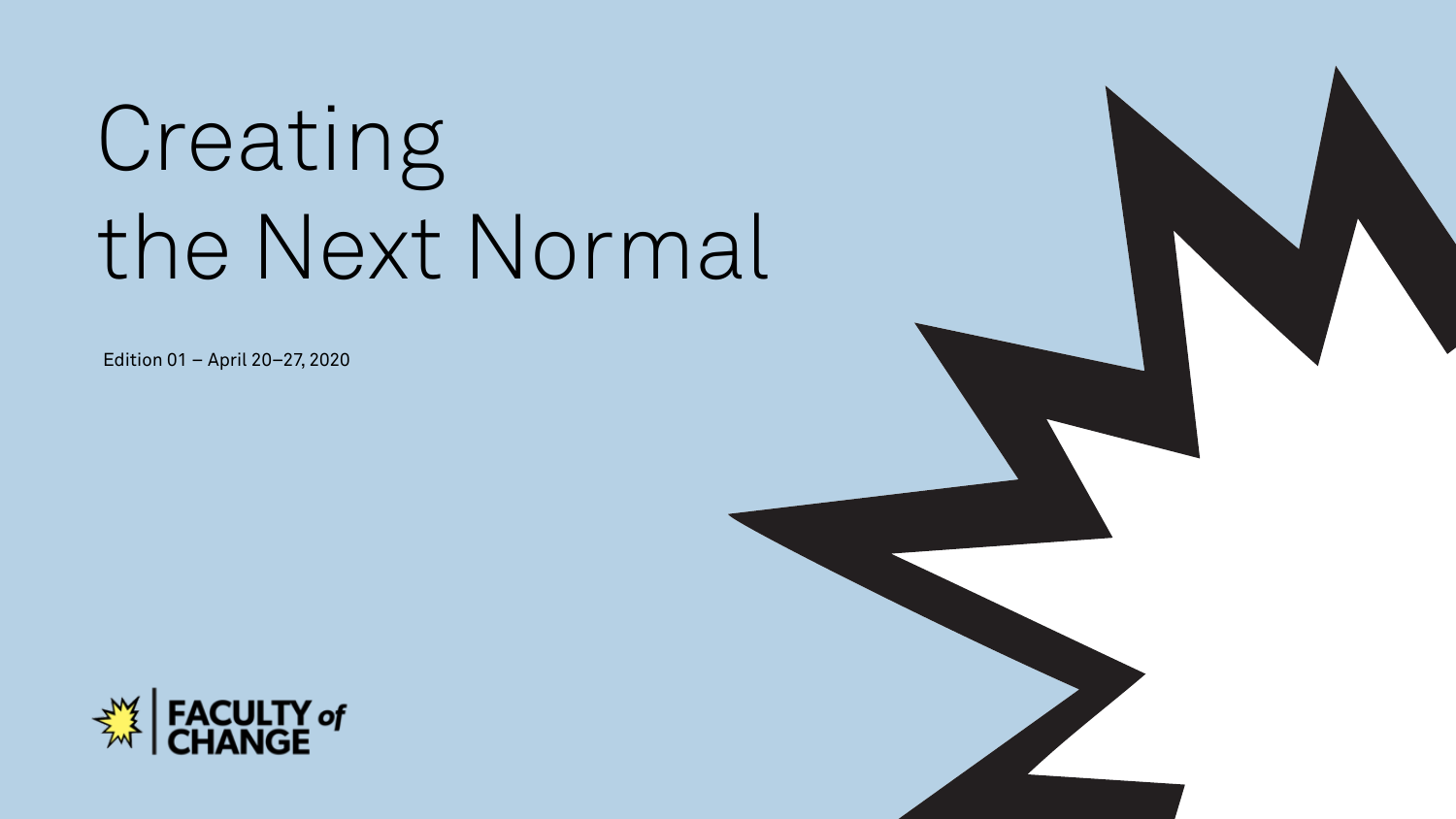At Faculty of Change, we are striving just like you to respond to this new climate of rapid change.

Everyone is wondering what comes next—and making massive decisions without knowing.

What we need is a plan for uncertainty. We need to prepare for and begin to shape a Next Normal that will remain in constant flux.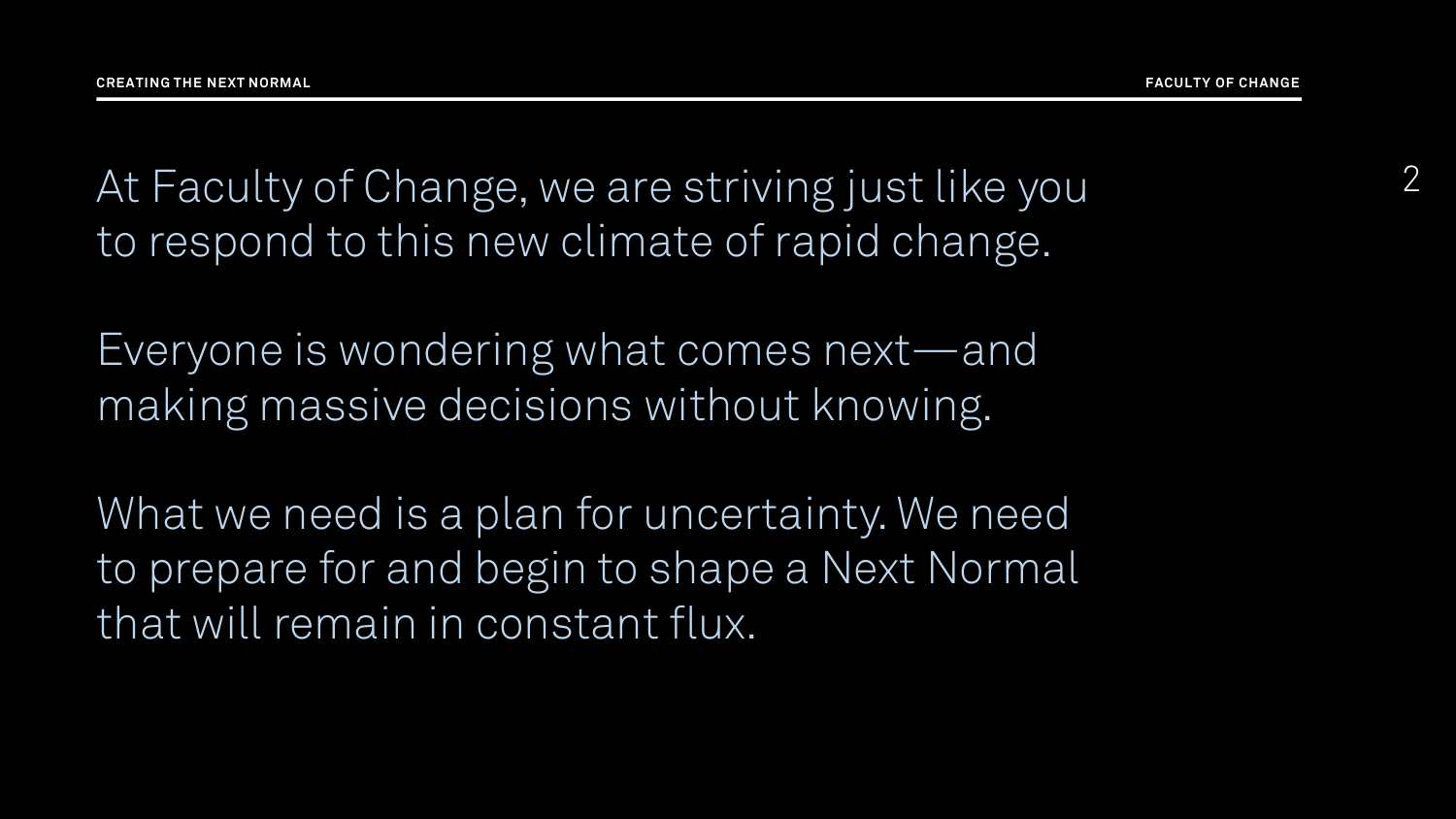3

But when action is urgent, there is little time to plan.

Incorporating the future into your daily business requires an adaptive and lightweight approach.

We created a framework that reflects that reality.

**What has changed?** O1 **What is changing?** O2 **What will change next?** O3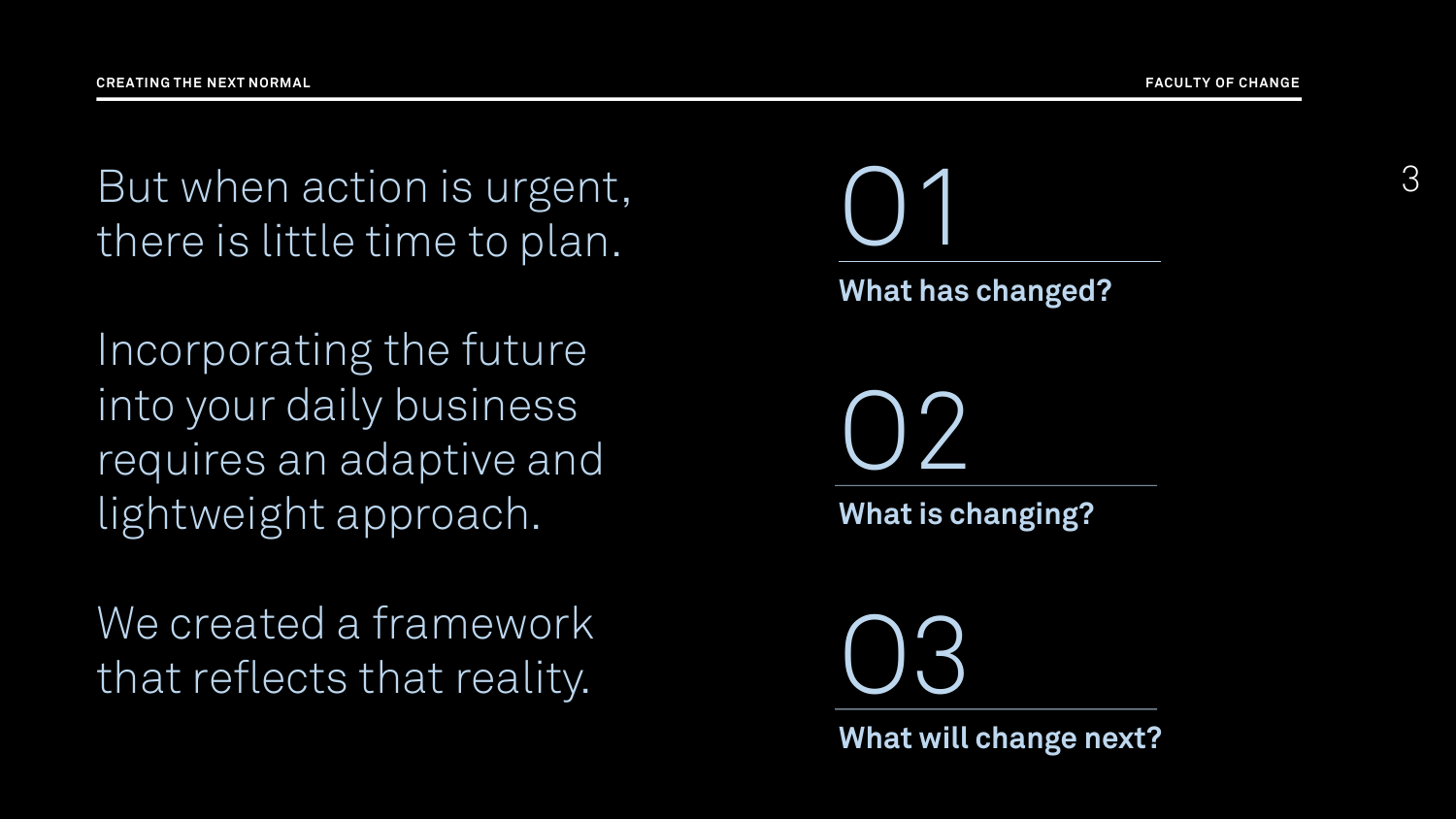#### 4 **This publication will help you quickly understand possible futures and start planning for uncertainty in the Next Normal.**

Each edition will highlight a few themes of change important to the moment. It's a work in progress, just like today's world.

Take 10 minutes a day. Think about what has changed, is changing and will change next. Pick examples in each category.

Use them as principles to test the future viability of potential strategies. Or as thought starters to imagine how to transform.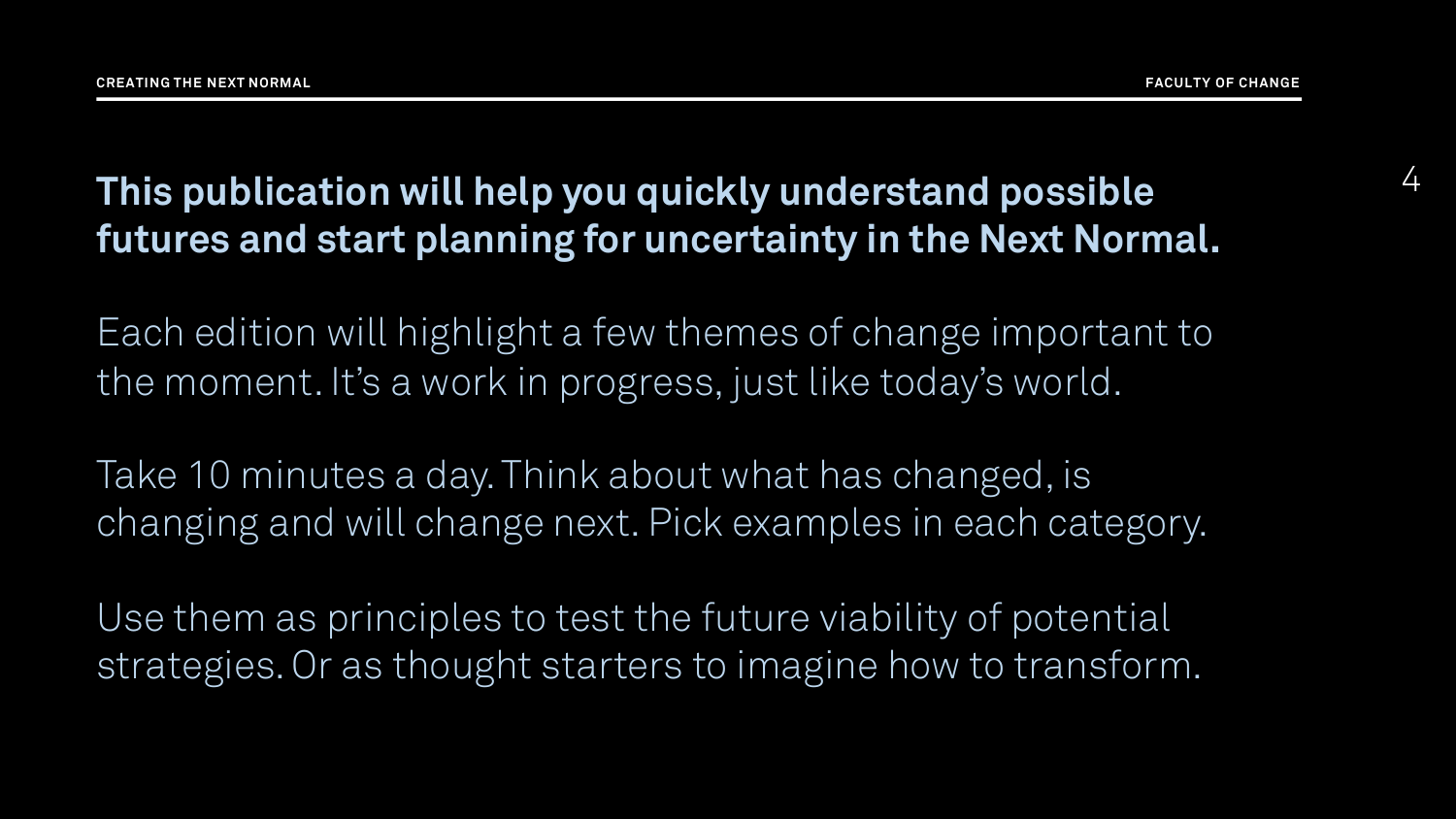



- 8 The End of Digital Prejudice DIGITAL IS THE NEW 'IN REAL LIFE', FOR ALL DEMOGRAPHICS
- 9 Trading Efficiency for Resilience SUPPLY CHAINS REBUILT ON THE VIRTUES OF REDUNDANCY

What is changing? O2

#### Bio-Status 11

HEALTH BECOMES THE NEW PASSPORT – AND STATUS SYMBOL

#### 12 New Kinds of Experts

DISTRIBUTED EXPERTISE IS TAKING OVER FROM AUTHORITIES

O3

What will change next?

#### 14 Tech That Replaces Touch

DEPRIORITIZING THE PHYSICAL FOR THE GOOD OF SOCIETY

#### 15 Goodbye Experiential Everything

HIGH TRAFFIC AND DWELL TIMES AS SYMPTOMS OF POOR PERFORMANCE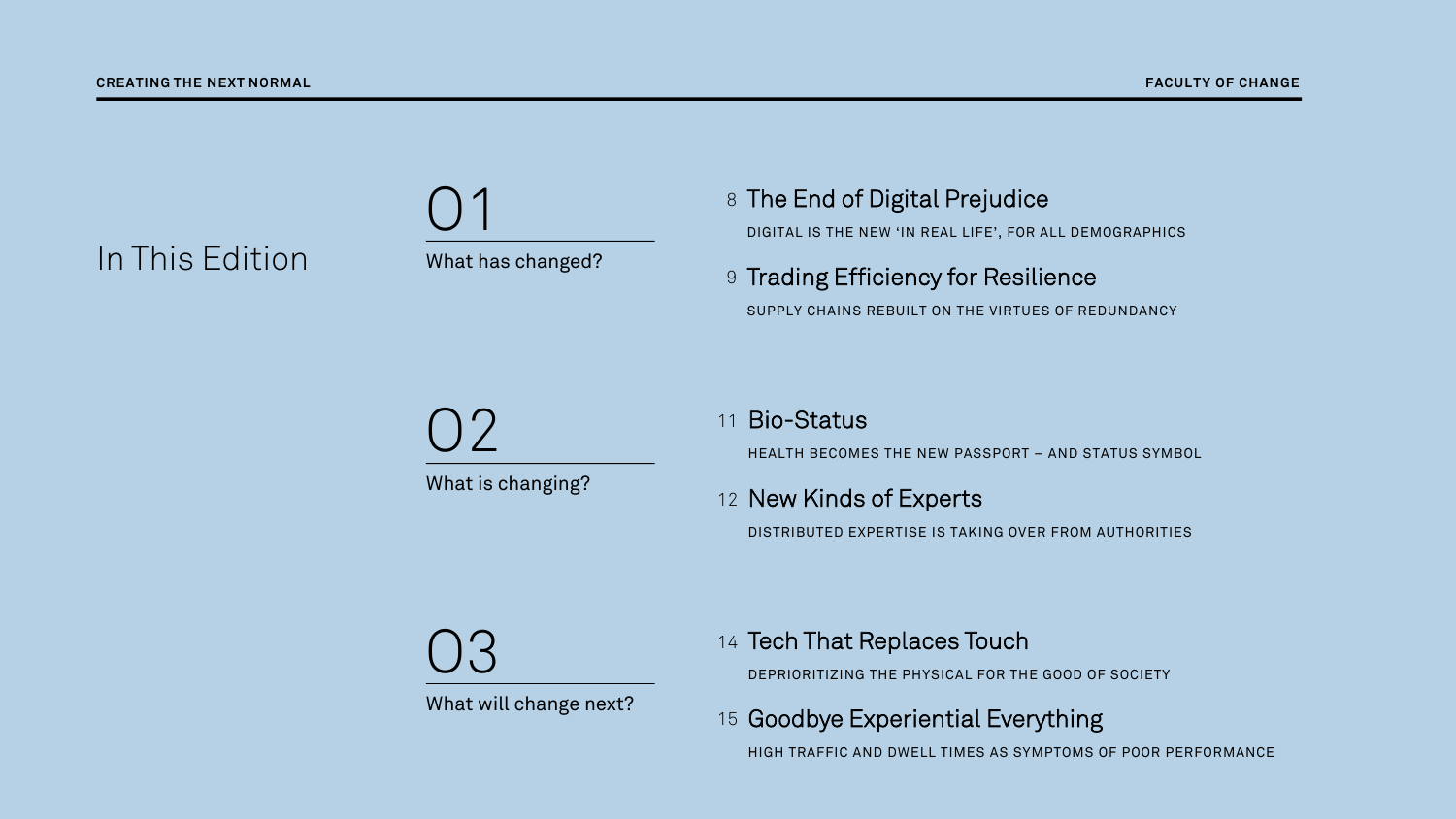# <sup>6</sup> How were these themes created?

Our foresight strategists constantly scan the globe for weak signals of change: the first hints of new realities and behaviors. With time and momentum these become trends, movements, or, sometimes, the next normal.

Since initial reports on Chinese social media in early January, we've collected thousands of signals related to COVID-19, and spoken to dozens of experts and leaders to put them in context.

This primary research is distilled into themes: key new uncertainties and certainties selected for their high strategic relevance.

We'll highlight the most critical themes of change in each edition. If you need access to more comprehensive or sector-specific themes, please get in touch .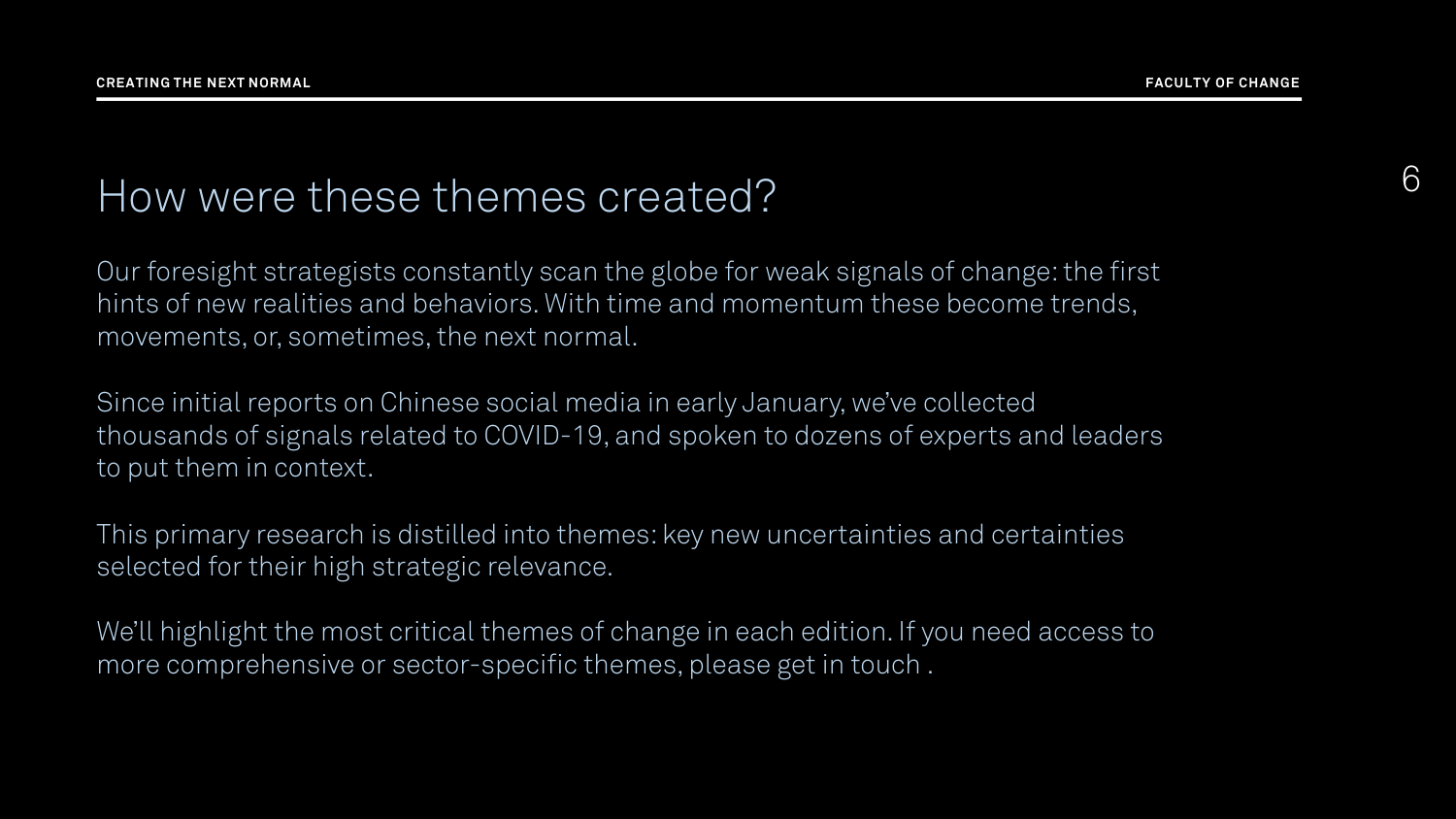

**What has changed?**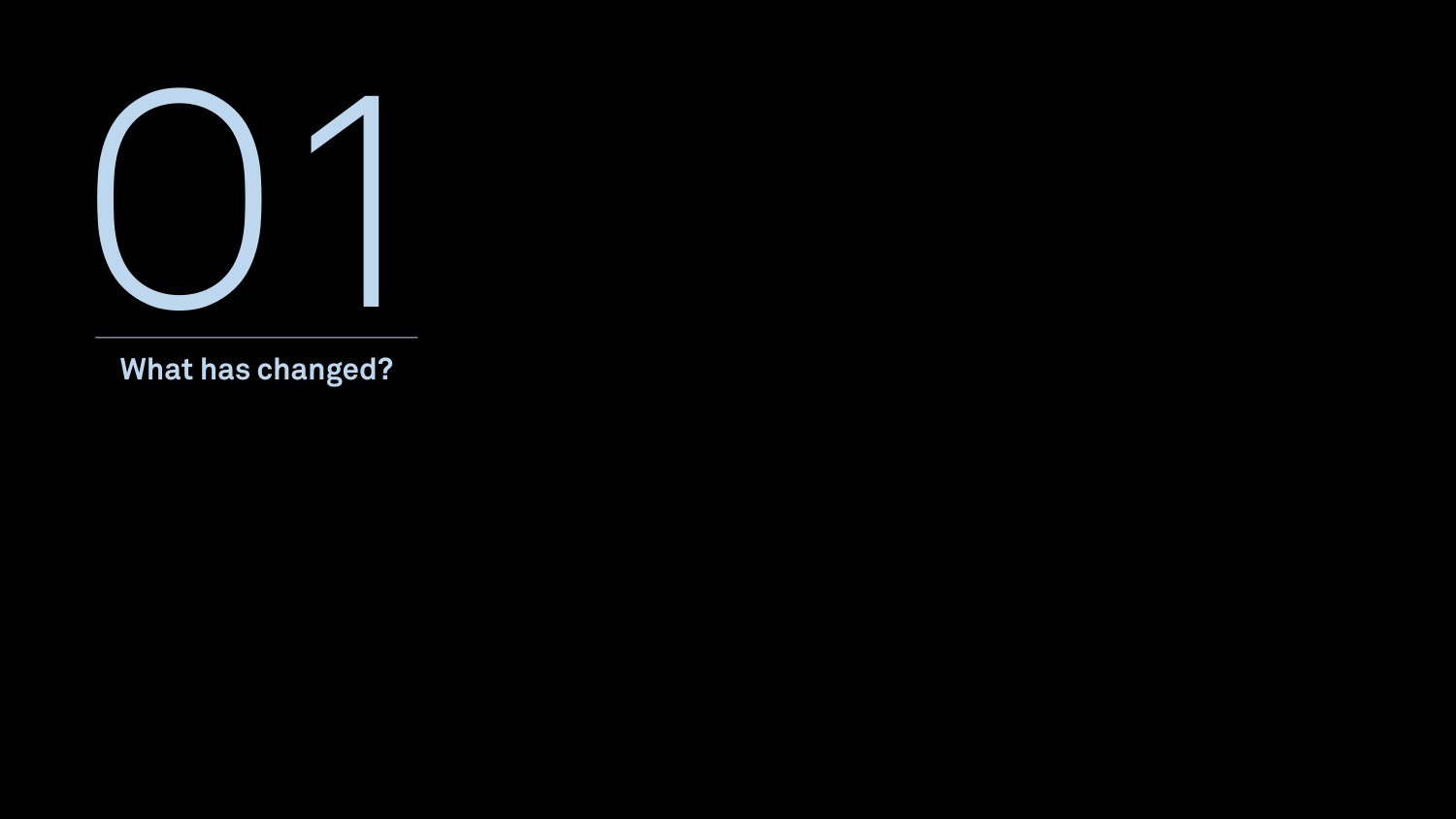### The End of Digital Prejudice

**DIGITAL IS THE NEW 'IN REAL LIFE', FOR ALL DEMOGRAPHICS**

**FROM: Face-to-Face TO: Screen-to-Screen**

It's not just remote working. Everywhere you look, people are engaging in online interactions that were previously thought to be 'real life only': wine nights, fitness classes, haircuts, nightclub parties, and meals with family. While digital was formerly seen as a 'less than' experience, it has now become the only thing tethering many of us to a sense of normal life. Beyond just younger generations, almost everyone is now learning about and experimenting with the digital world as the primary way of working, buying and socializing. In the Next Normal, highly engaged in our digital lives, we may need to find reasons for events to be held In Real Life at all.

Expect digital conversion and volumes to continue to rise, as the new types of digital interactions people are inventing compete with nostalgia for in-person and in-store experiences.

**Trying everything online is reframing the value of personal interaction. [[link\]](https://www.ben-evans.com/benedictevans/2020/4/13/covid-and-forced-experiments)**

**Club Quarantine, the hottest new (digital) nightclub. [[link\]](https://www.instagram.com/clubquarantine/)**

**How can you create meaningful social interactions with your customers and partners online?**

**What is the digital-first version of your business—especially if you are traditionally a brick & mortar business?**

**What digital offerings could you create with your current capabilities?**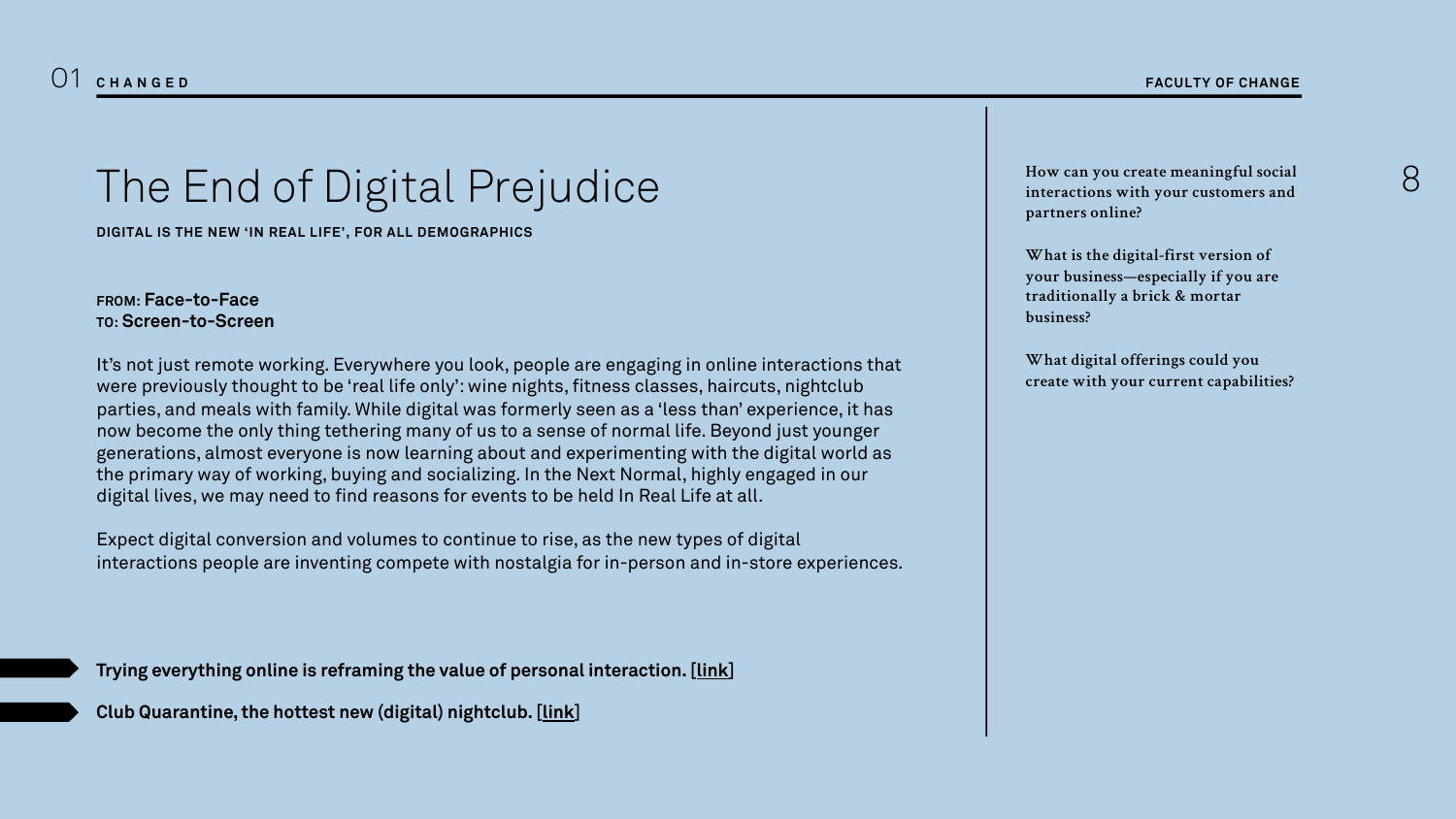# Trading Efficiency for Resilience

**SUPPLY CHAINS REBUILT ON THE VIRTUES OF REDUNDANCY**

**FROM: Eggs in One Basket TO: Diversified Risk**

For many companies and individuals, 'out of stock' is something not dealt with in years, if ever. As our dependence on complex supply chains shows weakness under the stress of the pandemic, the benefits of just-in-time efficiency aren't looking like all they're cracked up to be. And while the trend had been towards consolidation and globalization to drive up purchasing power and lower costs, industry and commerce are now rapidly configuring around multiple suppliers and domestic protectionism. Even automation takes a hit: in the battle of humans vs. robots, humans have the benefit of not needing spare parts.

Expect a shift to networks of supply, built around a well-diversified set of adaptive systems (goodbye one system of record), processes, and relationships (how about humans + robots?). These will serve businesses and society better in the long run—and weather catastrophic events in between.

**Japan creates ¥240bn fund to help manufacturers diversify their supply chains. [\[link\]](https://monocle.com/minute/2020/04/09/)**

**Grocer H-E-B now selling prepared meals from local restaurants. [[link\]](https://www.supermarketnews.com/prepared-foods/h-e-b-sells-meals-local-restaurants-amid-covid-19-pandemic)**

**What or who is your business's greatest dependency? And, in turn, what or who is their's?** 

**Where is the need for redundancy in your systems? Could this be a source of value, instead of cost?**

**Where can decentralization bring opportunity into your ecosystem?**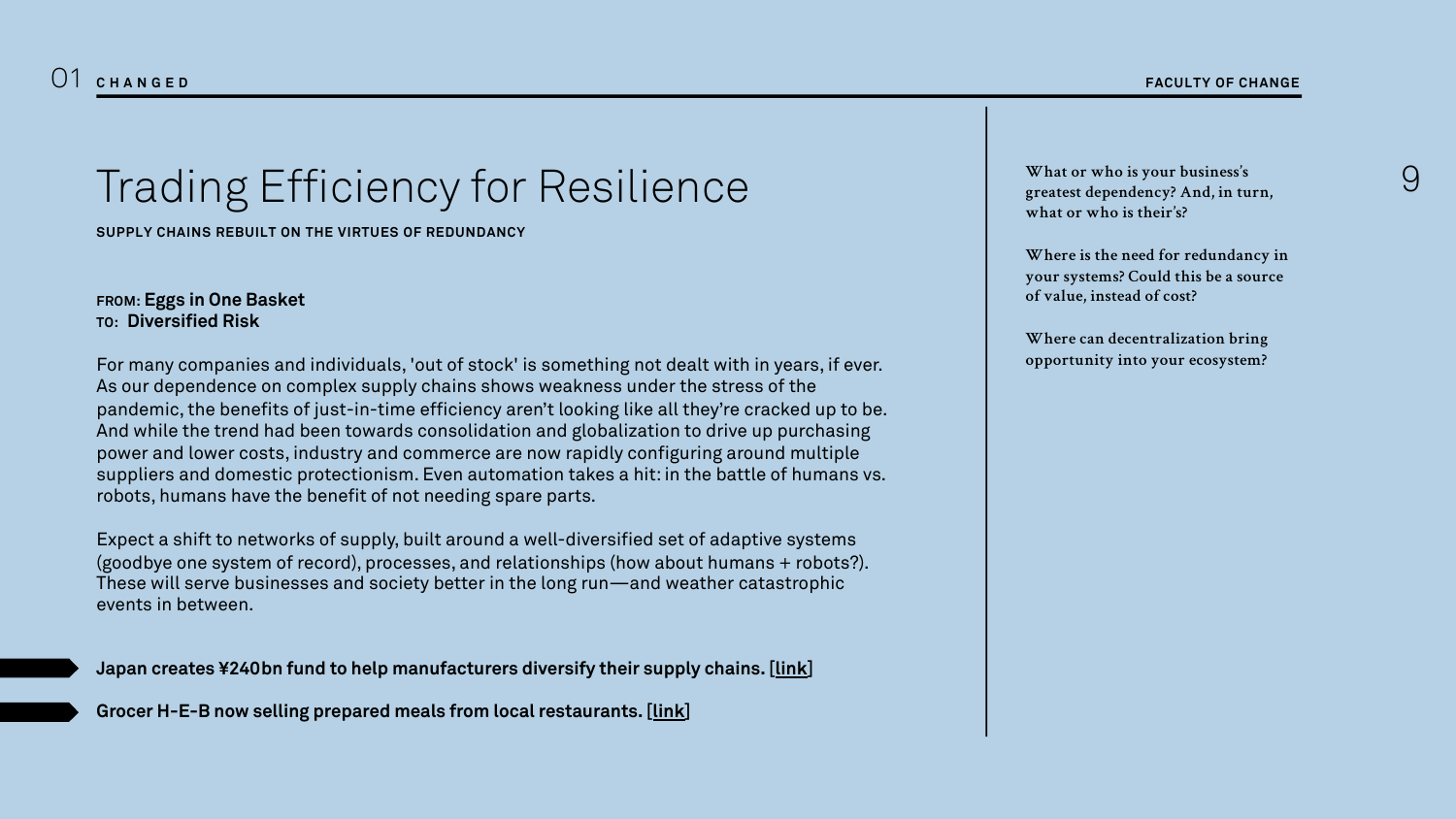

**What is changing?**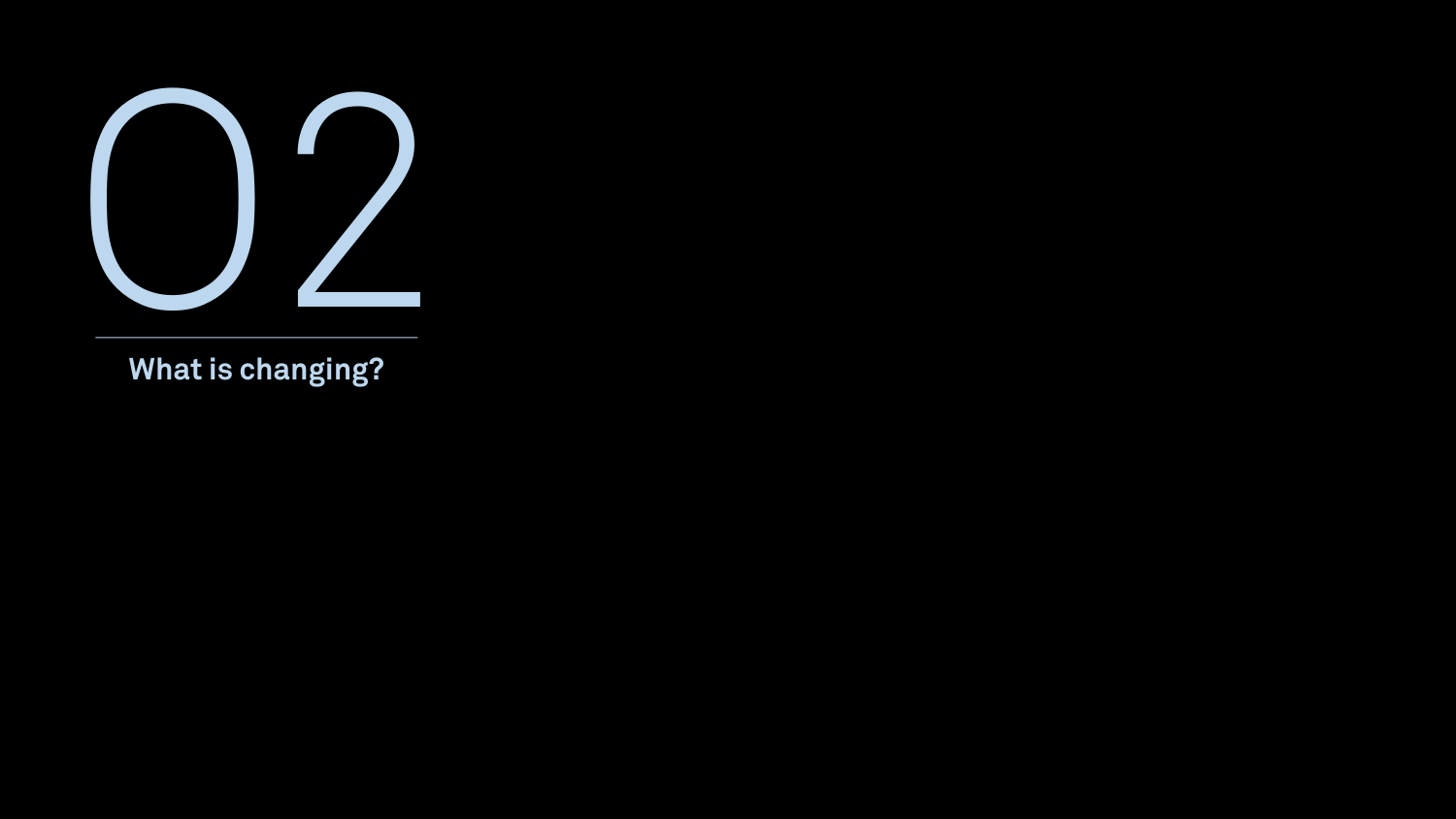#### Bio-Status

**HEALTH BECOMES THE NEW PASSPORT – AND STATUS SYMBOL**

#### **FROM: My Body, My Business TO: My Body, Your Business**

Many parts of the world are fastidiously tracking the health of their residents in response to the pandemic. In some regions, tracking is already mandatory to leave your home. While holding the 'right' passport once granted freedom of movement to residents of wealthy nations, now visible proof of health and hygiene will eclipse these traditional markers of status. The trackers we have voluntarily incorporated into our personal, health and home lives will gradually evolve into involuntary biotracking, possibly further amplified as predictive biotracking. Those that can prove (and pay for) good health or immunity will be granted privileges denied to those that cannot.

Expect the benefits of bio-status to accumulate for people with the money, time and freedom required to eat healthy, exercise, isolate and access medical care, further marginalizing others.

**Germany plans to issue COVID-19 antibody certificates. [[link\]](https://www.ft.com/content/fe211ec7-0ed4-4d36-9d83-14b639efb3ad)**

**Etihad Airways introduces health check kiosks as part of boarding procedures. [\[link\]](https://robbreport.com/travel/destinations/etihad-airways-is-testing-scanners-that-can-detect-if-youre-sick-2911575/)**

**How might the availability of health data amplify or strain your ability to serve your customer's needs?**

**What new product or service could your business offer, if bio tracking data was consensually shared?**

**If data collection and sharing norms change, what side of the privacy vs. transparency debate will you be on?**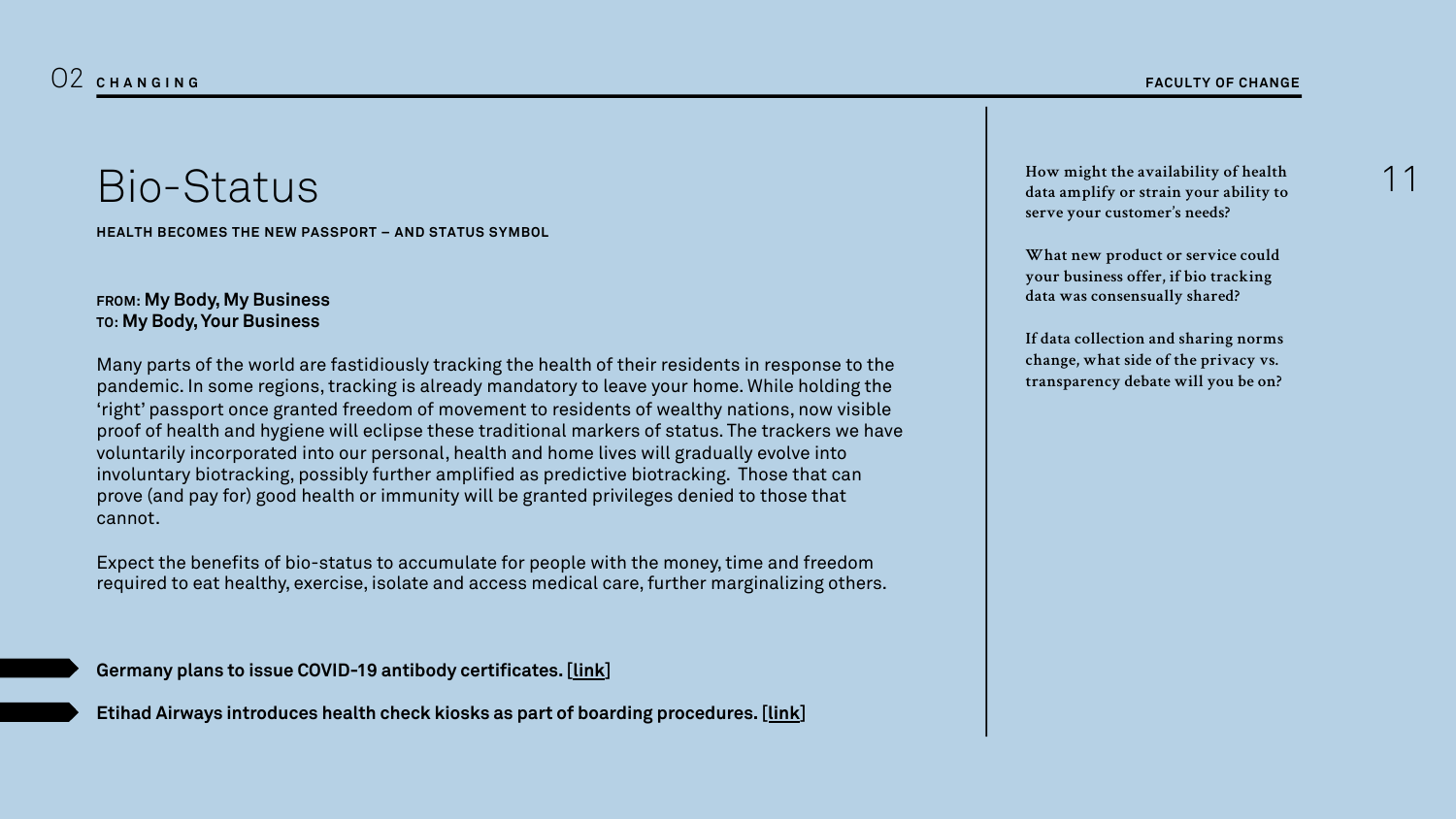# New Kinds of Experts

**DISTRIBUTED EXPERTISE IS TAKING OVER FROM AUTHORITIES**

#### **FROM: Trusted Observer TO: Closest to the Problem**

New individual voices outpaced traditional media in providing information as the current pandemic unfolded. As events spread from China to Italy to the US, doctors, low-level government officials and the person on the street used social media to give evidence and advice missing from the news. New email newsletters and Whatsapp groups sprung up, taking existing trends of 'curation' and 'aggregation' in new directions by filling information vacuums left by local authorities with synthesis of multiple expert voices. Meanwhile, people living with disabilities, precarious gig workers, young adults, and even just long-time remote workers sharing their experiences helped us all understand 'new' realities that have long been part of others' daily lives.

Expect this pivot on the influencer economy to magnify pre-existing trends of relying on distributed expertise and online social proof instead of traditional authorities, creating an opening for brands and corporations to contribute their own knowledge in ways that aim to inform, rather than promote.

| Education startup founder's pandemic analysis gets 40M+ views, support from epidemiologists. [link] |  |
|-----------------------------------------------------------------------------------------------------|--|
| Steak-Umm (a frozen beef slice brand) heralded as leading coronavirus voice on Twitter. [link]      |  |

**Which of your customers or partners are currently closest to the problems your business solves?**

**How can you give them a voice or amplify their ability to inform?**

**How could you work with your 'new experts' to innovate on solutions to offer?**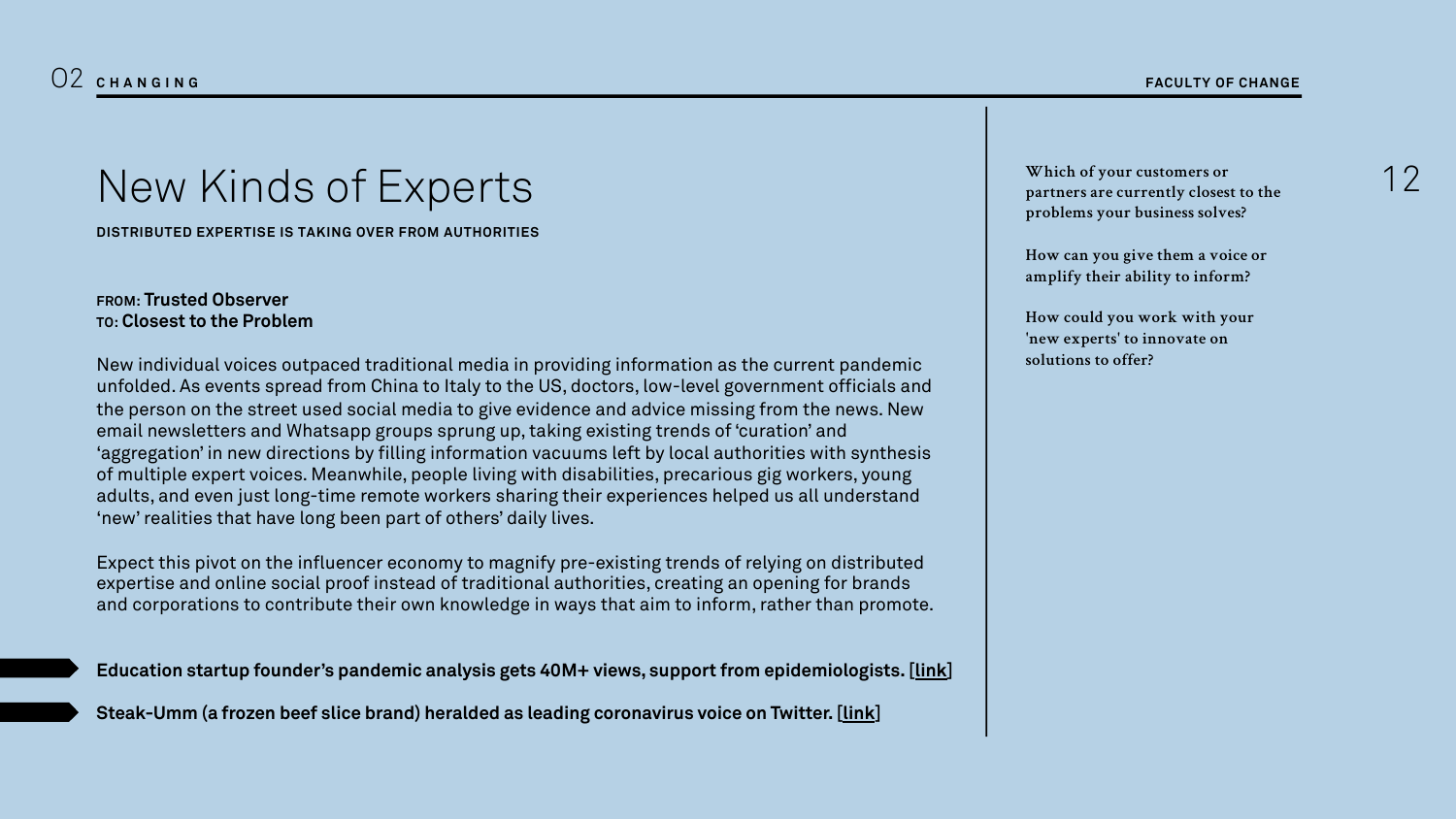

**What will change next?**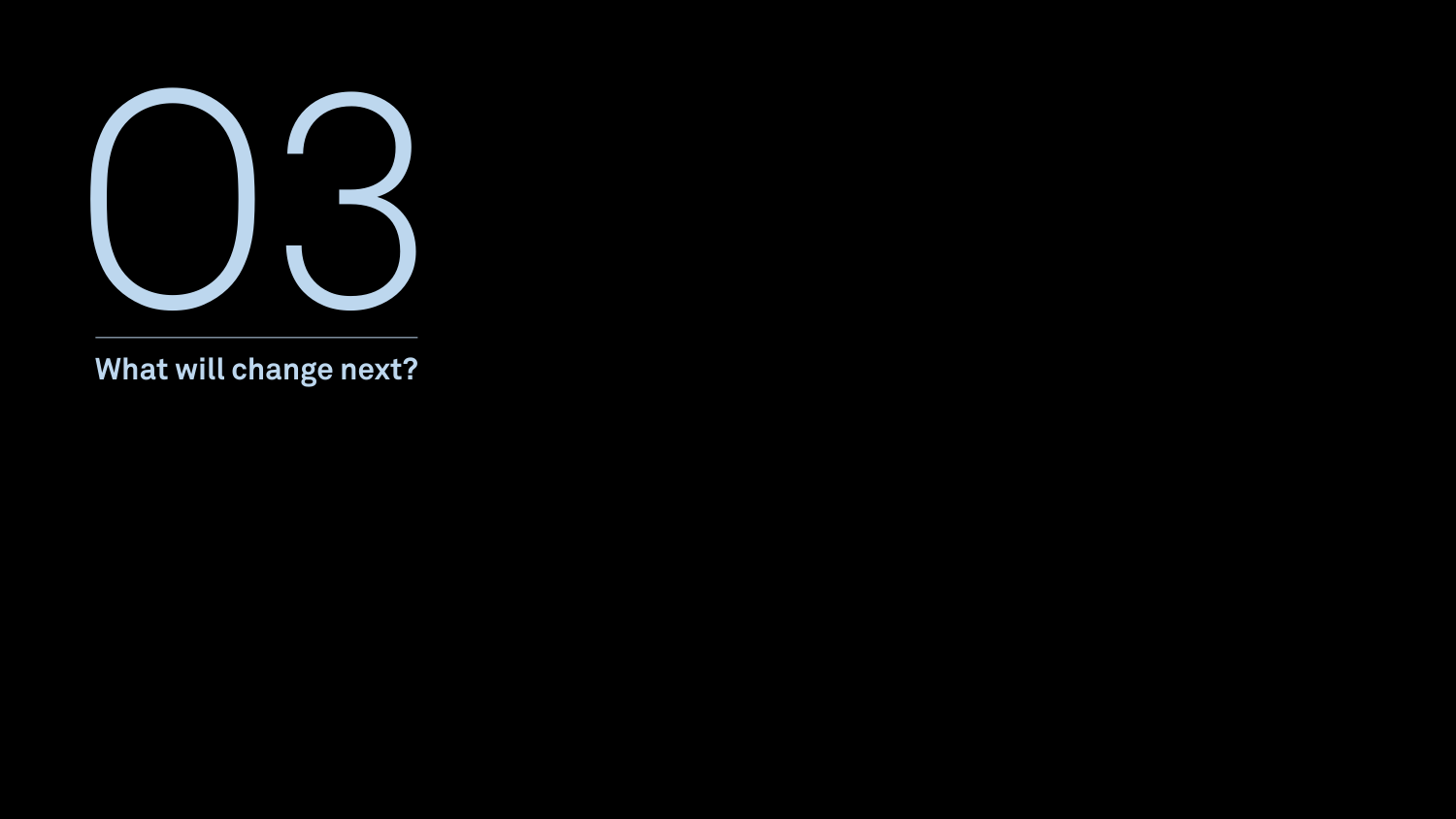#### Tech that Replaces Touch

**DEPRIORITIZING THE PHYSICAL FOR THE GOOD OF SOCIETY**

#### **FROM: The Physical World TO: Look, but Don't Touch**

The current built form is not designed with a pandemic in mind. People risk contamination through the need to touch everyday places and spaces to navigate them. Smart tech had already started moving from touchscreens to voice, and in the Next Normal we will see the accelerated proliferation of things like touchless doors and faucets, as well as new forms of sensor- or voice-enabled technology. Promoted and implemented on the basis of their ability to enable physical distancing and hygienic use, these touchless designs may also realize their original intentions to increase accessibility for individuals with disabilities. What remains to be seen is how we will communicate heft and emotion using only four of our five senses.

Expect to see touchless 'hacks' in the near term, but over the long term, greater investment in the redesign of communal, public, or commercial spaces to be navigated without touch.

**"Hygiene Hand" antimicrobial door opener outperforms Kickstarter goal by 100x. [[link\]](https://www.kickstarter.com/projects/34951038/hygiene-hand-antimicrobial-brass-edc-door-opener-and-stylus)**

**Danish designer redesigns local markets for a time of social distancing. [[link\]](https://www.dezeen.com/2020/04/03/shift-architecture-urbanism-designs-social-distancing-into-the-food-market/)**

**If touch is important to your customer experience, how might you rethink it to prioritize the other four senses?**

**How will new touchless tech impact your business - from new opportunities for customer insight, to privacy and other regulatory requirements?**

**How can you think about accessible design for all, ensuring that new tech doesn't make some experiences accessible to new clientele while discounting the needs of others?**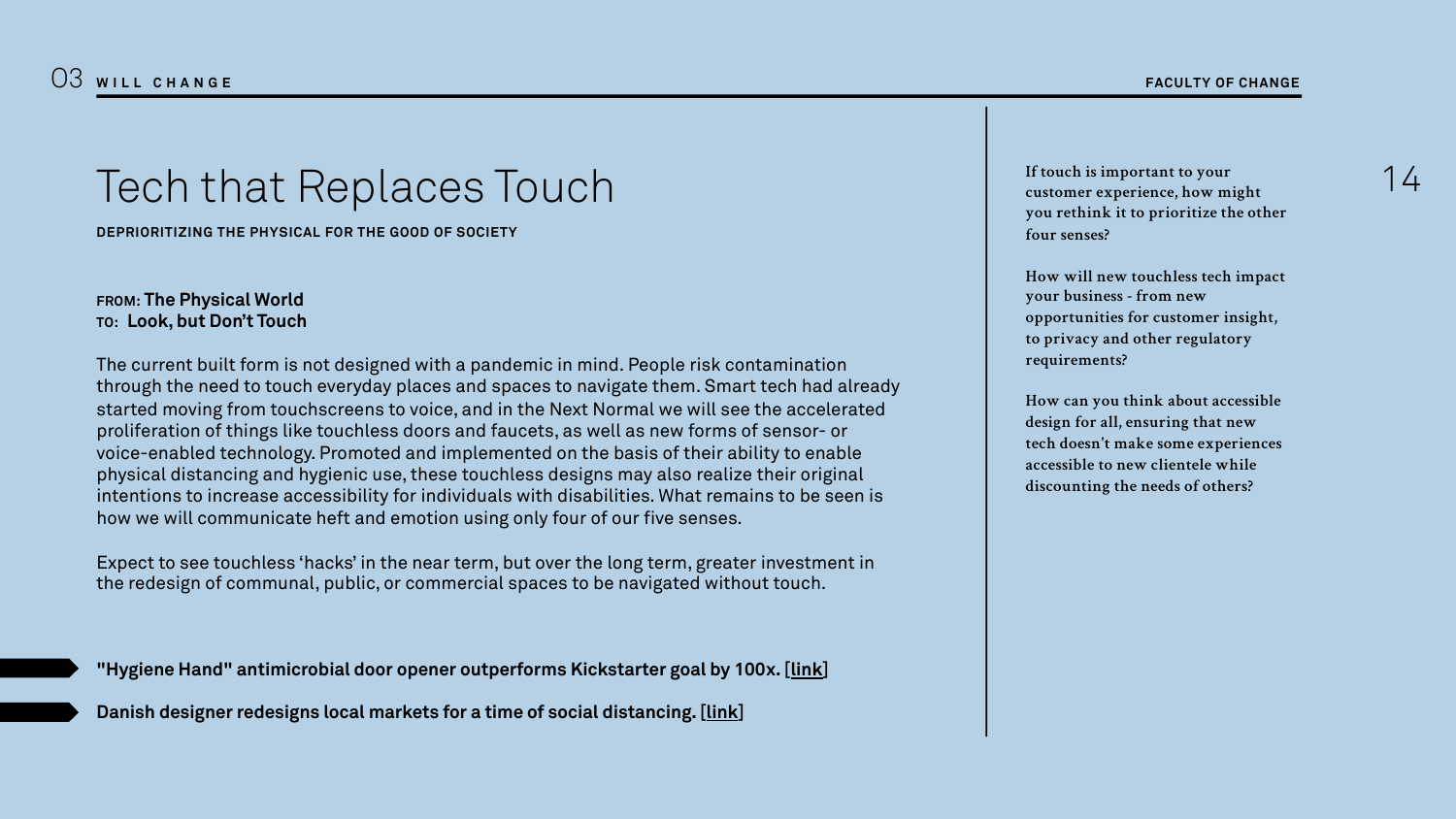# Goodbye Experiential Everything

**HIGH TRAFFIC AND DWELL TIMES AS SYMPTOMS OF POOR PERFORMANCE**

#### **FROM: Touch and Feel TO: Convenience at All Costs**

Prior to the pandemic, most everything had become an Experience. Clothing stores were cafes and restaurants Instagram backgrounds. Physical distancing shifted the emphasis to safety and expediency: get in and get out, or better yet, don't go in at all.

Much like it took a generation for the frugal habits of the Depression to fade, willingness to be in a crowd, and touch and feel a brand, will take more than a reopening of commerce to recover. Those with value propositions beyond the in-store experience will fare best: selling what people truly must have, emphasizing convenience and quality of service, and delivering to the door or curb, or in a private appointment.

Expect a redesign of brick-and-mortar presence around the same lines. Smaller, more focused stores that integrate the online and offline seamlessly will replace plush sofas and DJs. Those outside of retail will expand their communities and value propositions to live virtually.

**In Singapore, you can check crowd levels at stores before deciding to visit. [\[link\]](https://www.straitstimes.com/singapore/ura-launches-website-to-help-shoppers-check-crowd-levels-at-malls)**

**First-mover brands see promising results from interactive virtual communities. [\[link\]](https://www.marketingdive.com/news/brands-build-community-online-quarantine/575340/)**

**What value did 'the Experience' have in your customer journey or for your employee workplace?**

**Can your business replicate that same value digitally?**

**What essential aspects of your business make more seamless and hyper-convenient?**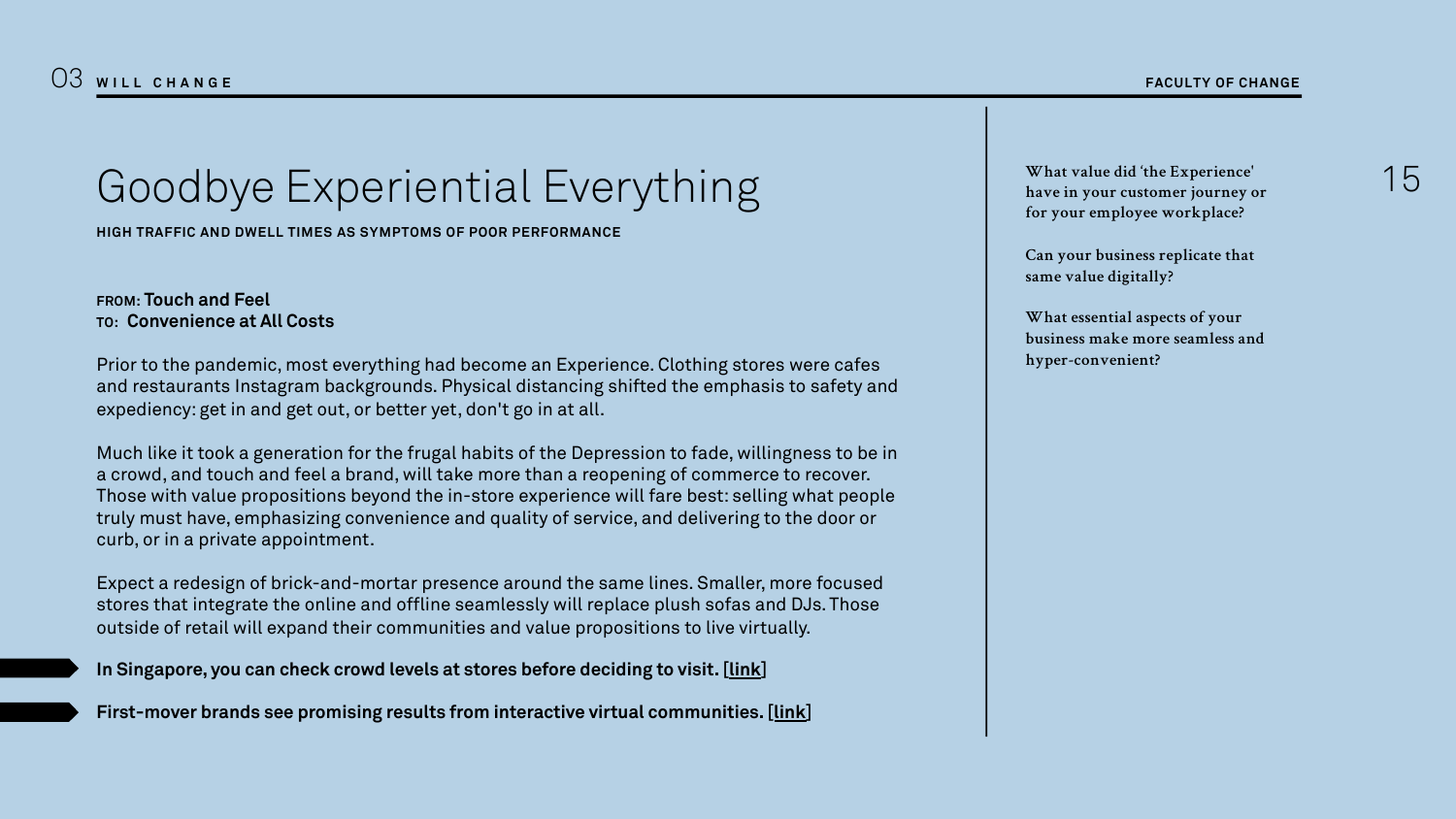### Keep pace with the Next Normal 16

To respond successfully to the change caused by COVID-19, organizations will need to roadmap paths to resilient growth, which link today's decisions and initiatives with tomorrow's strategies and offerings.

This process begins with a comprehensive understanding of what has changed, is changing, and will change next—in the world, in your competitive landscape, and in the experiences and needs of your employees and customers.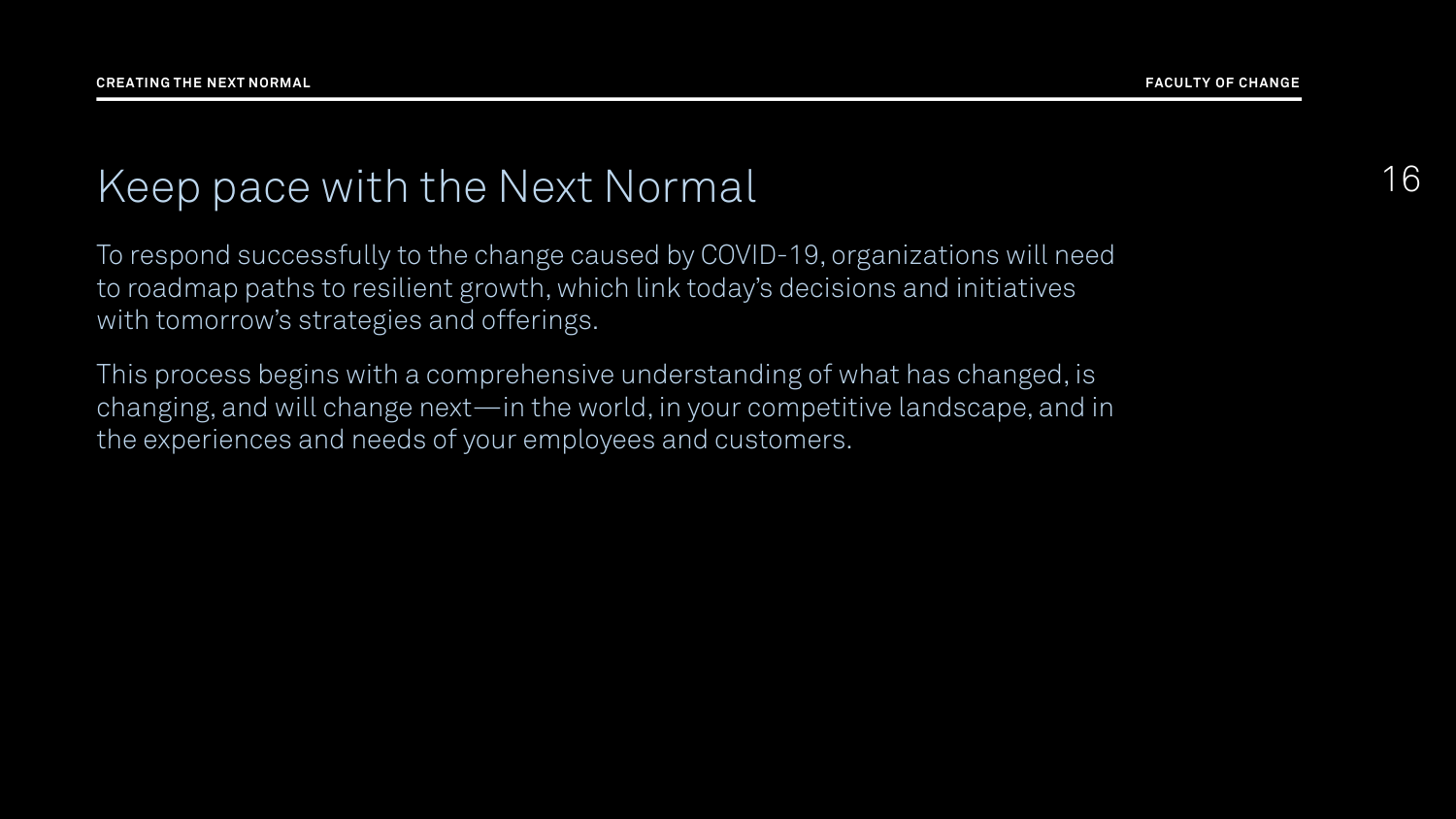# How to go further 17

- 1. Create a shared document (Miro [\[link\]](http://www.miro.com/) works great) where you can gather thoughts on what has changed, what is changing and what will change next.
- 2. Update as new information comes from the front line, reports from us and others, your own daily life, or your foresight and insight teams.
- 3. Test your decisions, strategies and initiatives for future viability.
- 4. Prioritize work streams around those elements of the Next Normal that are most probable or promising.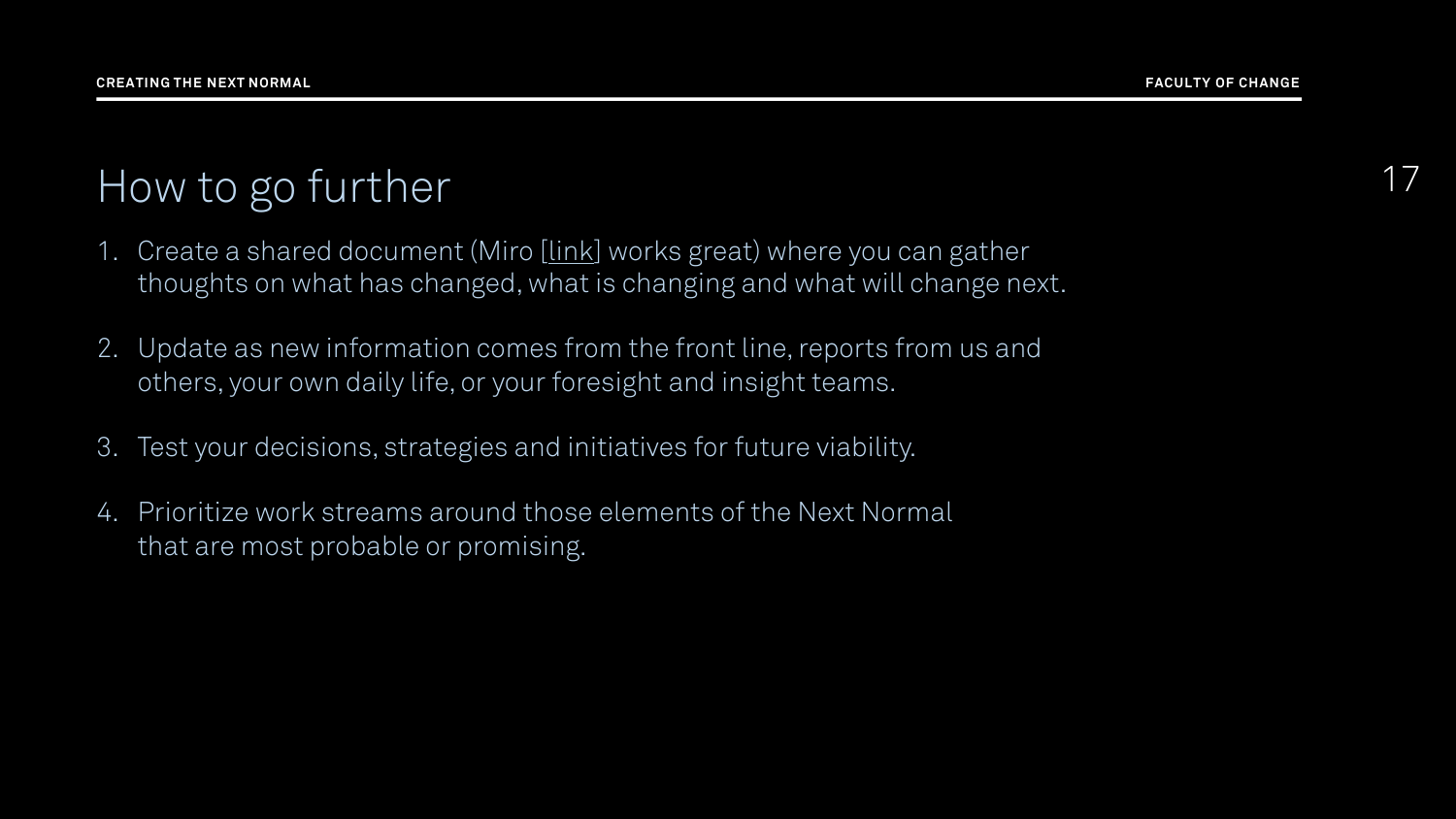# Faculty of Change is here to help 18

Our team of futurists, strategists, anthropologists, and designers have a plan to help you answer the most pressing questions:

#### **What role do you play in the Next Normal?**

We can help you understand the changes brought about by COVID-19, and how you can be successful across multiple possible futures.

#### **How will you regain/maintain relevance?**

We will illustrate challenges and opportunities that you may not have anticipated, allowing you to pivot your strategy and market position.

#### **What can you do next?**

We help clients develop transformation roadmaps, with discrete sets of actions to take around your role, offering, and value proposition, in order to thrive.

In three weeks or less, you can have a clear understanding of the challenges faced by your business, an action plan to serve new market needs, and a team aligned around the transformation you'll need to be and remain resilient.